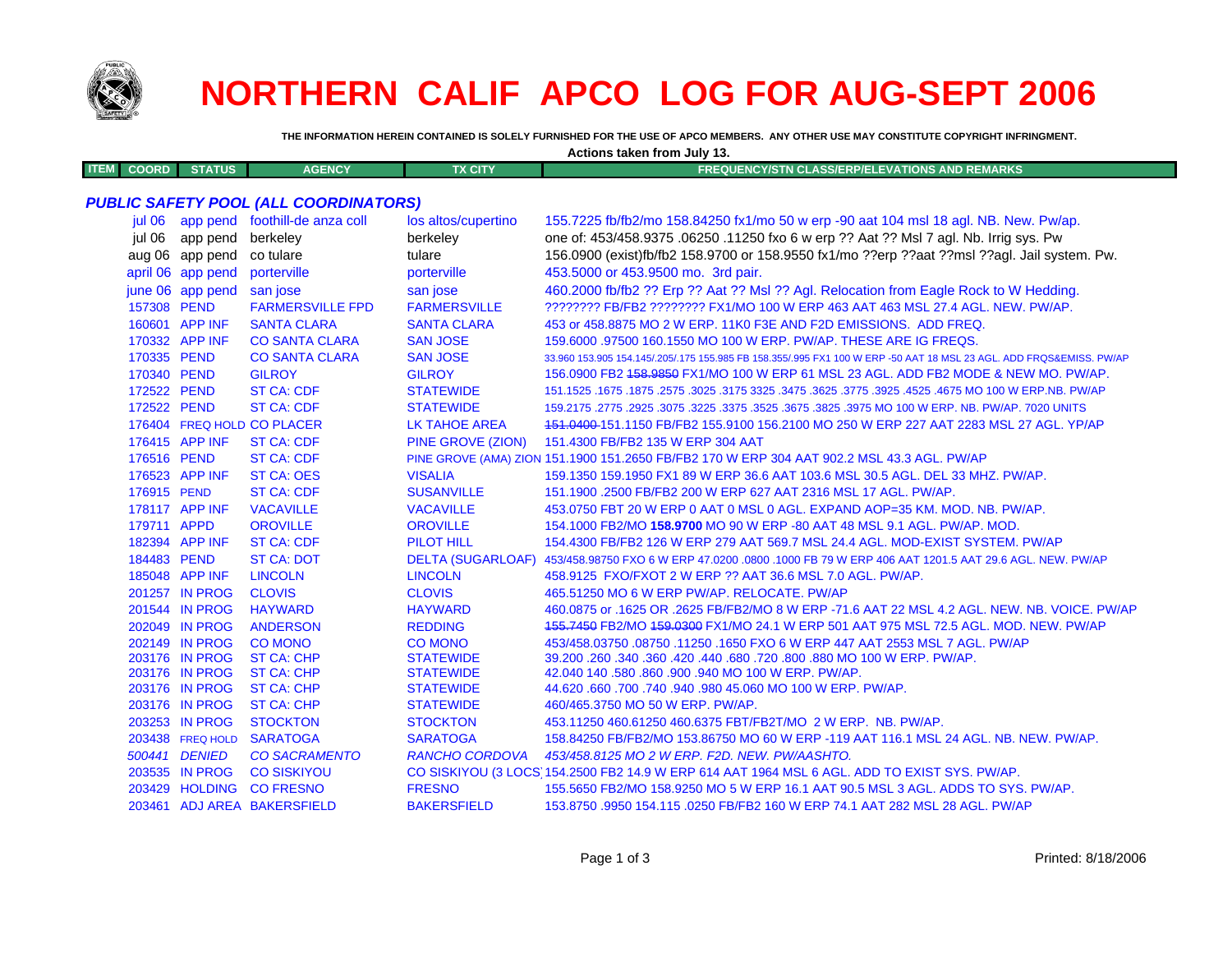**THE INFORMATION HEREIN CONTAINED IS SOLELY FURNISHED FOR THE USE OF APCO MEMBERS. ANY OTHER USE MAY CONSTITUTE COPYRIGHT INFRINGMENT.**

**Actions taken from July 13.**

| <b>ITEM</b><br><b>COORD</b> | <b>STATUS</b>  | <b>AGENCY</b>                                                         | <b>TX CITY</b>          | <b>FREQUENCY/STN CLASS/ERP/ELEVATIONS AND REMARKS</b>                                                                                        |
|-----------------------------|----------------|-----------------------------------------------------------------------|-------------------------|----------------------------------------------------------------------------------------------------------------------------------------------|
|                             |                | 203465 ADJ AREA BAKERSFIELD                                           | <b>BAKERSFIELD</b>      | 151,0700 FB 160 W ERP -9.9 AAT 123.4 MSL 16 AGL, PW/AP                                                                                       |
|                             |                | 203468 ADJ AREA BAKERSFIELD                                           | <b>BAKERSFIELD</b>      | 155,4300 FB 130 W ERP -16.9 AAT 123.4 MSL 16 AGL, PW/AP.                                                                                     |
|                             | 203675 IN PROG | <b>SAN RAMON VLY FPD</b>                                              | <b>W CREEK (DIABLO)</b> | 460.5750 FB/FB2 8.5 W ERP 958 AAT 1170 MSL 10 AGL. PW/AP.                                                                                    |
|                             | 500466 DENIED  | <b>CO FRESNO</b>                                                      | <b>KERMAN</b>           | 159.11250 FB2/MO 155.0850 FX1/MO 20 W ERP 14 AAT 59 MSL 15.2 AGL, NEW, PW/AASHTO,                                                            |
| 203706 APPD                 |                | ST CA: JUDICIAL COUNCIISAN FRANCISCO                                  |                         | 453.2750 FB/FB2/FX1/MO 19 W ERP 25.6 AAT 19.2 MSL 36.6 AGL, NEW, WB, PW/AP,                                                                  |
| 203743 APPD                 |                | HUMBOLDT ST UNIV PD ARCATA                                            |                         | 155.1150 FB/FB2/MO 156.2400 MO 100 W ERP ??AAT 28 MSL 22 AGL. ADD NEW SITE. PW/AP.                                                           |
| 105317 APPD                 |                | <b>RUSSIAN RIVER CO WATER GURNEVILLE</b>                              |                         | 173.28750 FXO 8W ERP V AAT V MSL 7 AGL. RESTORAL. SEVERAL LOCNS. IG/EWA.                                                                     |
| 105317 APPD                 |                | <b>CO SAN MATEO</b>                                                   | <b>MONTARA</b>          | 453.2500 FB2 50 W ERP @230T 68.1 AAT 145 MSL 9.4 AGL. PW/IMSA.                                                                               |
| 024732 APPD                 |                | HOOPA VALLEY RES FM HOOPA (HUM CO)                                    |                         | 155.3850 .1000 .8200 FB2/MO 150.8050 154.1900 .3550 .3850 151.0850 159.1800 MC                                                               |
|                             |                |                                                                       | CONTINUES >>>           | 35 W ERP 296 AAT 103.6 MSL 12 AGL. PW/IMSA. RESTORAL.                                                                                        |
|                             | 203881 IN PROG | <b>SANTA ROSA</b>                                                     | <b>SANTA ROSA</b>       | 453/458.93750 FXO/FXOT 6 W ERP V AAT V MSL 7 AGL, NB, NEW, PW/AP                                                                             |
| 1660019 APPD                |                | <b>TORRE AVE PROJECT 11 CUPERTINO</b>                                 |                         | 465.0000 FB 25 W ERP ?? AAT 72 MSL 12 AGL. IG/PCIA. NEW. JOB-SITE DIGITAL PAGING.                                                            |
| 44099 APPD                  |                | <b>YUROK DEPT OF PS</b>                                               | <b>KLAMATH AREA</b>     | 173.3250 (IG) MO 100 W ERP. WB. NEW. PW/???                                                                                                  |
| 060577 APPD                 |                | <b>KANAHAWA WATER</b>                                                 |                         | 153.7250.2500 FB/MO ?? W ERP ?? AAT ?? MSL ?? AGL.                                                                                           |
| 510545 APPD                 |                | <b>CO FRESNO</b>                                                      | <b>KERMAN</b>           | 155.0850 FB2/MO 159.1050 FX1/MO 20 W ERP 14 AAT 59 MSL 15.2 AGL. NEW. PW/AASHTO.                                                             |
| 204014 APPD                 |                | <b>SAN MATEO PREHOSP</b>                                              | <b>DALY CITY</b>        | 151.4750 FB/MO 154.1000 155.4000 FB/FB2/MO 156.0450 FX1/MO49 W ERP 338.6 AAT 366 MSL 15 AGL.PW/AP                                            |
| 204014 APPD                 |                | <b>SAN MATEO PREHOSP</b>                                              | <b>DALY CITY</b>        | 151.4750 FB/MO 154.1000 155.4000 FB/FB2/MO 156.0450 FX1/MO49 W ERP 138.4 AAT 168 MSL 11 AGL.PW/AP                                            |
| 204014 APPD                 |                | <b>SAN MATEO PREHOSP</b>                                              | <b>PACIFICA</b>         | 151.4750 FB/MO 154.1000 155.4000 FB/FB2/MO 156.0450 FX1/MO 270 W ERP 107.7 AAT 153 MSL 18 AGL.PW/AP                                          |
| 204014 APPD<br>204014 APPD  |                | <b>SAN MATEO PREHOSP</b>                                              | SO <sub>SF</sub>        | 151.4750 FB/MO 154.1000 155.4000 FB/FB2/MO 156.0450 FX1/MO 100 W ERP -33.2 AAT 24 MSL 6 AGL.PW/AP                                            |
|                             |                | <b>SAN MATEO PREHOSP</b><br><b>KING AMERICAN AMB CO SAN FRANCISCO</b> | SO <sub>SF</sub>        | 151.4750 FB/MO 154.1000 155.4000 FB/FB2/MO 156.0450 FX1/MO 65 W ERP 117.6 AAT 164 MSL 3AGL.PW/AP<br>453.88750 MO/MO3 1.3 W ERP. PW/IMSA. NB. |
| 101884 APPD<br>204018 APPD  |                | <b>ST CA: CHP</b>                                                     | <b>WILLIAMS</b>         | 42.3600 FB DELETE FREQ. PW/AP                                                                                                                |
| 204020 APPD                 |                | <b>ST CA: CHP</b>                                                     | <b>YUBA CI</b>          | 42.3600 FB DELETE FREQ. PW/AP                                                                                                                |
| 204021 APPD                 |                | <b>ST CA: CHP</b>                                                     | <b>WILLOWS</b>          | 42.3600 FB DELETE FREQ. PW/AP                                                                                                                |
|                             | 510276 DENIED  | <b>BRISBANE</b>                                                       | <b>BRISBANE</b>         | 158.99250 MO 5 W ERP. NB. DIGITAL. PW/AASHTO                                                                                                 |
|                             | 510276 DENIED  | <b>BRISBANE</b>                                                       | <b>BRISBANE</b>         | 156.08250 MO 5 W ERP. NB. DIGITAL. PW/AASHTO                                                                                                 |
|                             |                | 510276 APPD (office) BRISBANE                                         | <b>BRISBANE</b>         | 159.0450 MO 5 W ERP. NB. DIGITAL. PW/AASHTO                                                                                                  |
| 204144 APPD                 |                |                                                                       |                         | FOOTHILL-DeANZA COLL LOS ALTOS/CUPERTINO 155.72250 FB/FB2/MO 158.7825 FX1/MO 50 W ERP -90 AAT 104 MSL 6 AGL. NB. PW/AP                       |
| 100114 APPD                 |                | UNITED PARCEL SVC                                                     | <b>STOCKTON</b>         | 457.71250.78750.88750 467.18750.51250 MO 5 W ERP NB. IG/EWA. MOD.                                                                            |
| 100453 APPD                 |                | UNITED PARCEL SVC                                                     | <b>ROCKLIN</b>          | 457.71250.78750.88750 467.18750.51250 MO 5 W ERP NB. IG/EWA. MOD.                                                                            |
| 100806 APPD                 |                | <b>UNITED PARCEL SVC</b>                                              | ANDERSON                | 457.71250.78750.88750 467.18750.51250 MO 5 W ERP NB. IG/EWA. MOD.                                                                            |
| 203878 APPD                 |                | <b>SANTA MARIA</b>                                                    | SANTA MARIA             | 453,8500 FB/FB2/MO 25 W ERP -62 AAT 79.6 MSL 12.1 AGL, NB. PW/AP                                                                             |
|                             | 204274 IN PROG | CO BUTTE                                                              | CO BUTTE                | 159.0600 MO/MO3 2 W ERP. NB. PW/AP                                                                                                           |
|                             | 204279 IN PROG | PALO ALTO                                                             | PALO ALTO               | 453/458.6375 458.4125 .5125MO 4 W ERP NB. NEW. PW/AP                                                                                         |
| 204317 APPD                 |                | CO PLACER                                                             | CO PLACER               | MED 1-10 + 458 MO 100 W ERP ??AAT ?? MSL ?? AGL. INCR MO COUNT. PW/AP.                                                                       |
| 204318 APPD                 |                | <b>CO PLACER</b>                                                      | <b>CO PLACER</b>        | MED 1-10 + 458 MO 1 W ERP ??AAT ?? MSL ?? AGL. INCR MO COUNT. PW/AP.                                                                         |
| 204321 APPD                 |                | CO SAN JOAQUIN                                                        | <b>STOCKTON</b>         | 155,4000 FB/MO 200 W ERP 18 AAT 4.5 MSL 25 AGL. CENTRALIZE DISPATCHING, PW/AP.                                                               |
| 204404 APPD                 |                | ST CA: DOT                                                            |                         | DELTA (SUGARLOAF) 453/458.98750 FXO 6 W ERP 47.0200 .0800 .1000 FB 79 W ERP 406 AAT 1201.5 AAT 29.6 AGL. MOD. PW/AP                          |
| 204394 APPD                 |                | <b>ROCKLIN</b>                                                        | <b>ROCKLIN</b>          | 156.0300 FB/FB2 79.5 AAT 169 MSL 29 AGL. RELOCATE ADD BACK UP FB. DEL FREQS. PW/AP                                                           |
|                             |                |                                                                       |                         |                                                                                                                                              |

#### *470-512 MHz POO L*

|  | 202214 IN PROG CO MARIN        | <b>BODEGA</b>   | 483.9500 .3750 484.8750 490.8000 488.9750 489.3250 .7000 490.1000 .7250                                           |
|--|--------------------------------|-----------------|-------------------------------------------------------------------------------------------------------------------|
|  | <b>CONTINUES</b>               |                 | FB/FB2 200 W ERP 39 AAT 218 MSL 30 AGL. ADD TO EXIST, YP/AP.                                                      |
|  | 202278 IN PROG CO MARIN        |                 | CO MARIN & SONOMA 483.6525, 1750 485.6250 484.2000 489.8500 FB2/MO 200 W FRP 566 AAT 745 MSL 60.7 AGL, NEW, PW/AP |
|  | 201279 IN PROG CO CONTRA COSTA | <b>ORINDA</b>   | 482.7250 489.2500 490.0500 FB8/MO 33 W ERP 487 AAT 583 MSL 43 AGL. PW/AP                                          |
|  | 201289 IN PROG CO CONTRA COSTA | <b>MARTINEZ</b> | 482,5750 483,0000 483,4000 483,7750 FB8/MO8 137 W ERP 239 AAT 273 MSL 36.6 AGL, PW/AP, NEW,                       |